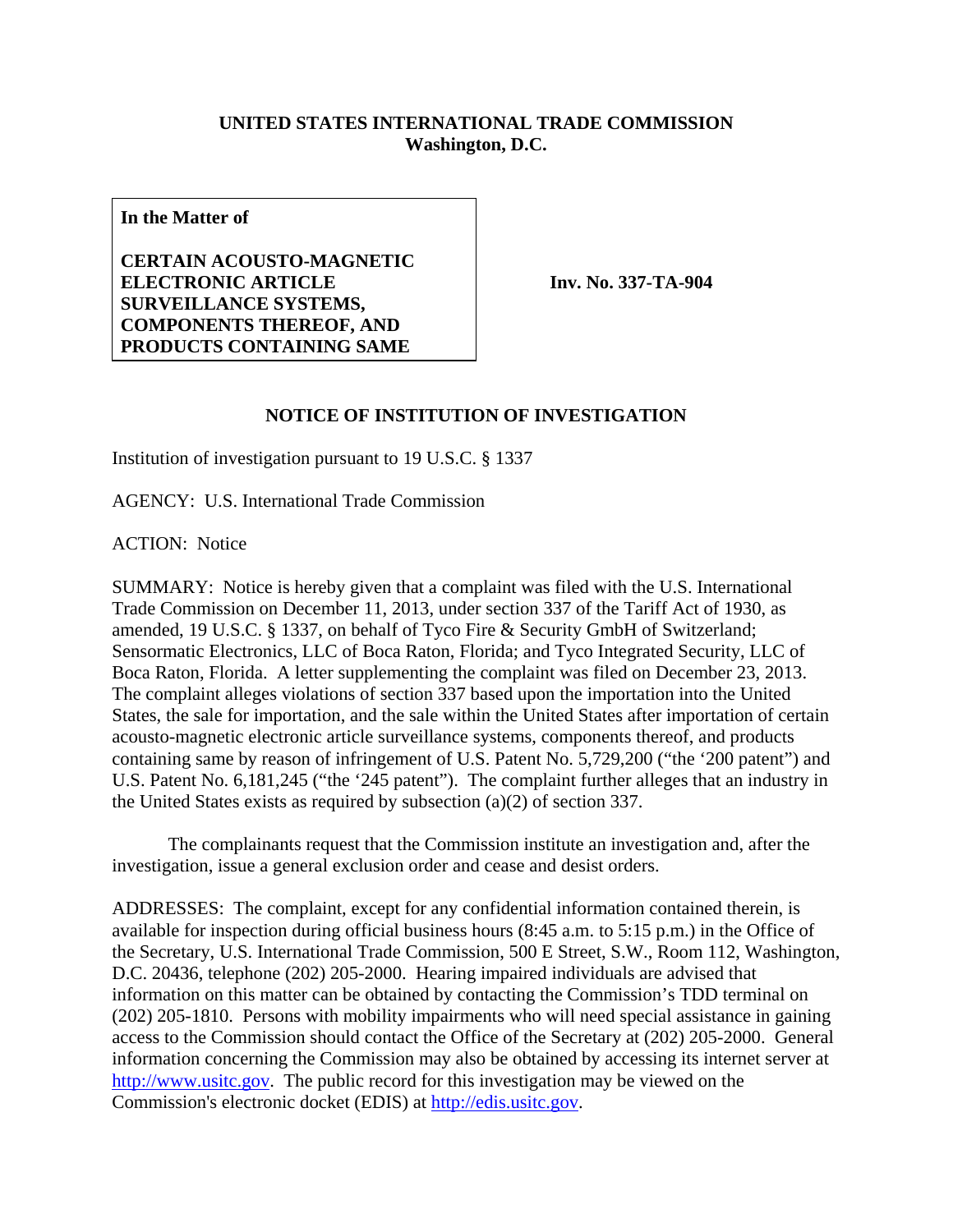FOR FURTHER INFORMATION CONTACT: The Office of Unfair Import Investigations, U.S. International Trade Commission, telephone (202) 205-2560.

AUTHORITY: The authority for institution of this investigation is contained in section 337 of the Tariff Act of 1930, as amended, and in section 210.10 of the Commission's Rules of Practice and Procedure, 19 C.F.R. § 210.10 (2013).

SCOPE OF INVESTIGATION: Having considered the complaint, the U.S. International Trade Commission, on January 9, 2014, ORDERED THAT –

 (1) Pursuant to subsection (b) of section 337 of the Tariff Act of 1930, as amended, an investigation be instituted to determine whether there is a violation of subsection  $(a)(1)(B)$  of section 337 in the importation into the United States, the sale for importation, or the sale within the United States after importation of certain acousto-magnetic electronic article surveillance systems, components thereof, and products containing same by reason of infringement of one or more of claims 1-4, 6, 7, and 20-25 of the '200 patent and claims 1-5 of the '245 patent, and whether an industry in the United States exists as required by subsection (a)(2) of section 337;

 (2) For the purpose of the investigation so instituted, the following are hereby named as parties upon which this notice of investigation shall be served:

(a) The complainants are:

Tyco Fire & Security GmbH Victor von Bruns-Strasse 21 Neuhausen am Rheinfall 8212 Switzerland

Sensormatic Electronics, LLC 6600 Congress Avenue Boca Raton, FL 33487

Tyco Integrated Security, LLC 1501 Yamato Road Boca Raton, Florida 33487

 (b) The respondents are the following entities alleged to be in violation of section 337, and are the parties upon which the complaint is to be served:

> Ningbo Signatronic Technologies, Ltd. 505 MingZhou Road (West) BeiLun District Ningbo, China 315800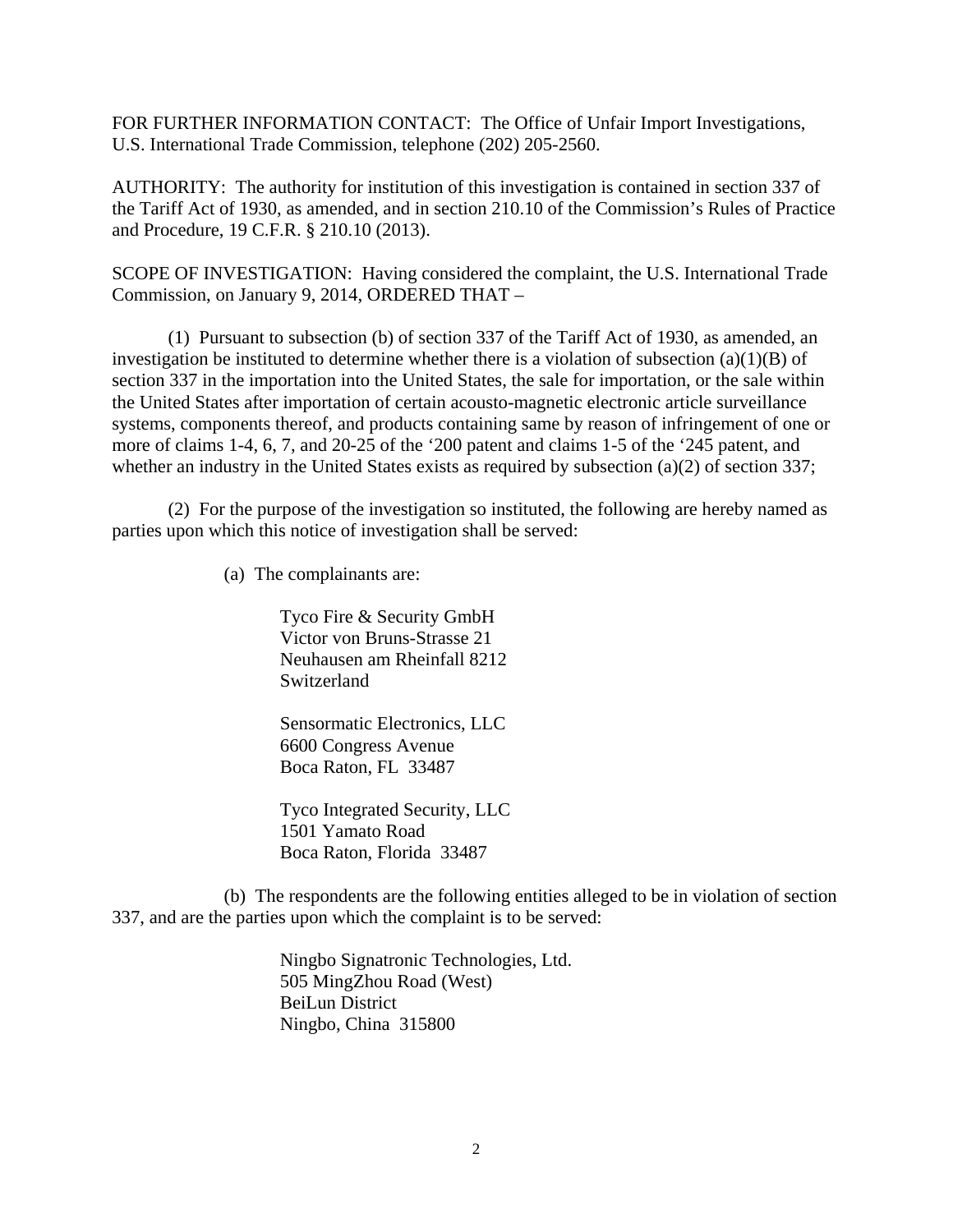All-Tag Security Americas, Inc. 1155 Broken Sound Parkway, NW, Unit E Arvida Park of Commerce Boca Raton, FL 33487

All-Tag Security Hong Kong Co., Ltd. Unit 1211, 12/F, Tsuen Wan Industrial Centre 220-248 Texaco Road, Tsuen Wan N.T. Hong Kong

All-Tag Europe SPRL Chaussée d'Alsemberg 999 Boite 14 1180 Brussels Belgium

All-Tag Security UK, Ltd. Unit 3 Bamford Business Park, Hibbert Street Stockport SK4 1PL Cheshire United Kingdom

Best Security Industries 755 NW  $17<sup>th</sup>$  Avenue Suite 101 Delray Beach, FL 33445

Signatronic Corporation 1155 Broken Sound Parkway NW Unit E Boca Raton, FL 33487

 (c) The Office of Unfair Import Investigations, U.S. International Trade Commission, 500 E Street, S.W., Suite 401, Washington, D.C. 20436; and

 (3) For the investigation so instituted, the Chief Administrative Law Judge, U.S. International Trade Commission, shall designate the presiding Administrative Law Judge.

 Responses to the complaint and the notice of investigation must be submitted by the named respondents in accordance with section 210.13 of the Commission's Rules of Practice and Procedure, 19 C.F.R. § 210.13. Pursuant to 19 C.F.R. §§ 201.16(e) and 210.13(a), such responses will be considered by the Commission if received not later than 20 days after the date of service by the Commission of the complaint and the notice of investigation. Extensions of time for submitting responses to the complaint and the notice of investigation will not be granted unless good cause therefor is shown.

 Failure of a respondent to file a timely response to each allegation in the complaint and in this notice may be deemed to constitute a waiver of the right to appear and contest the allegations of the complaint and this notice, and to authorize the administrative law judge and the